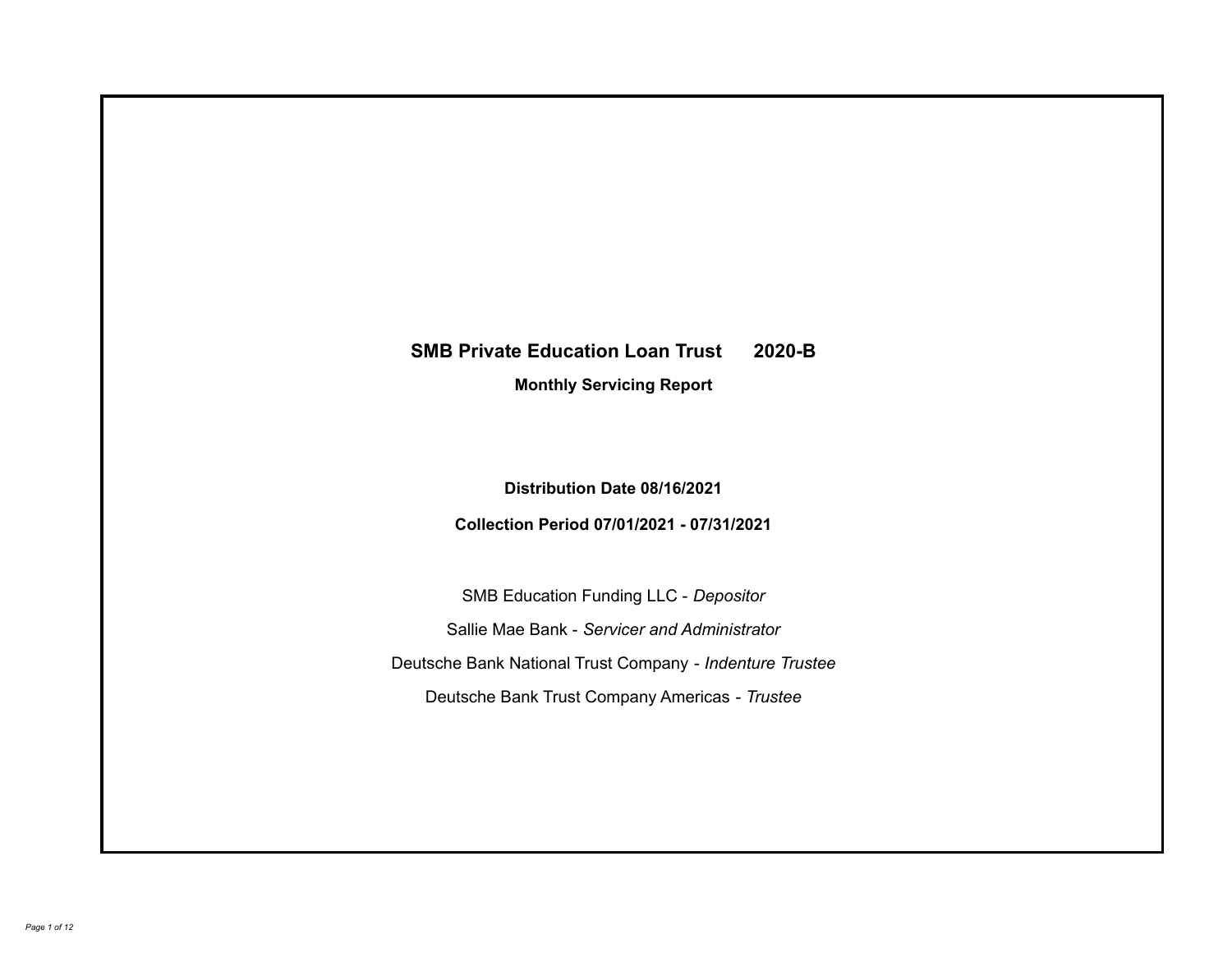A

| <b>Student Loan Portfolio Characteristics</b>                                                                                                                                | <b>Settlement Date</b><br>08/12/2020 | 06/30/2021                                                   | 07/31/2021                                                   |
|------------------------------------------------------------------------------------------------------------------------------------------------------------------------------|--------------------------------------|--------------------------------------------------------------|--------------------------------------------------------------|
| <b>Principal Balance</b><br>Interest to be Capitalized Balance                                                                                                               | \$734,844,784.09<br>52,295,956.84    | \$636,744,152.81<br>46,976,488.28                            | \$628,617,589.67<br>45,651,999.75                            |
| Pool Balance                                                                                                                                                                 | \$787,140,740.93                     | \$683,720,641.09                                             | \$674,269,589.42                                             |
| Weighted Average Coupon (WAC)<br>Weighted Average Remaining Term<br>Number of Loans<br>Number of Borrowers<br>Pool Factor<br>Since Issued Total Constant Prepayment Rate (1) | 8.62%<br>138.65<br>63,922<br>60,883  | 8.60%<br>136.20<br>56,296<br>53,688<br>0.868612950<br>12.47% | 8.60%<br>135.82<br>55,578<br>53,008<br>0.856606137<br>12.49% |

| <b>Debt Securities</b> | <b>Cusip/Isin</b> | 07/15/2021       | 08/16/2021       |
|------------------------|-------------------|------------------|------------------|
| A <sub>1</sub> A       | 78449XAA0         | \$458,122,877.88 | \$446,979,580.87 |
| A1B                    | 78449XAB8         | \$41,231,059.01  | \$40,228,162.28  |
|                        | 78449XAC6         | \$53,000,000.00  | \$53,000,000.00  |

| $\sim$<br>u | <b>Certificates</b> | Cusip/Isin | 07/15/2021 | 08/16/2021   |
|-------------|---------------------|------------|------------|--------------|
|             | Residual            | 78449X102  | 100,000.00 | \$100,000.00 |

| <b>Account Balances</b> | 07/15/2021     | 08/16/2021     |
|-------------------------|----------------|----------------|
| Reserve Account Balance | \$2,002,442.00 | \$2,002,442.00 |

| <b>Asset / Liability</b>               | 07/15/2021       | 08/16/2021       |
|----------------------------------------|------------------|------------------|
| Overcollateralization Percentage       | 19.21%           | 19.88%           |
| Specified Overcollateralization Amount | \$170,930,160.27 | \$168,567,397.36 |
| Actual Overcollateralization Amount    | \$131,366,704.20 | \$134,061,846.27 |

(1) For additional information, see 'Since Issued CPR Methodology' found on page 10 of this report.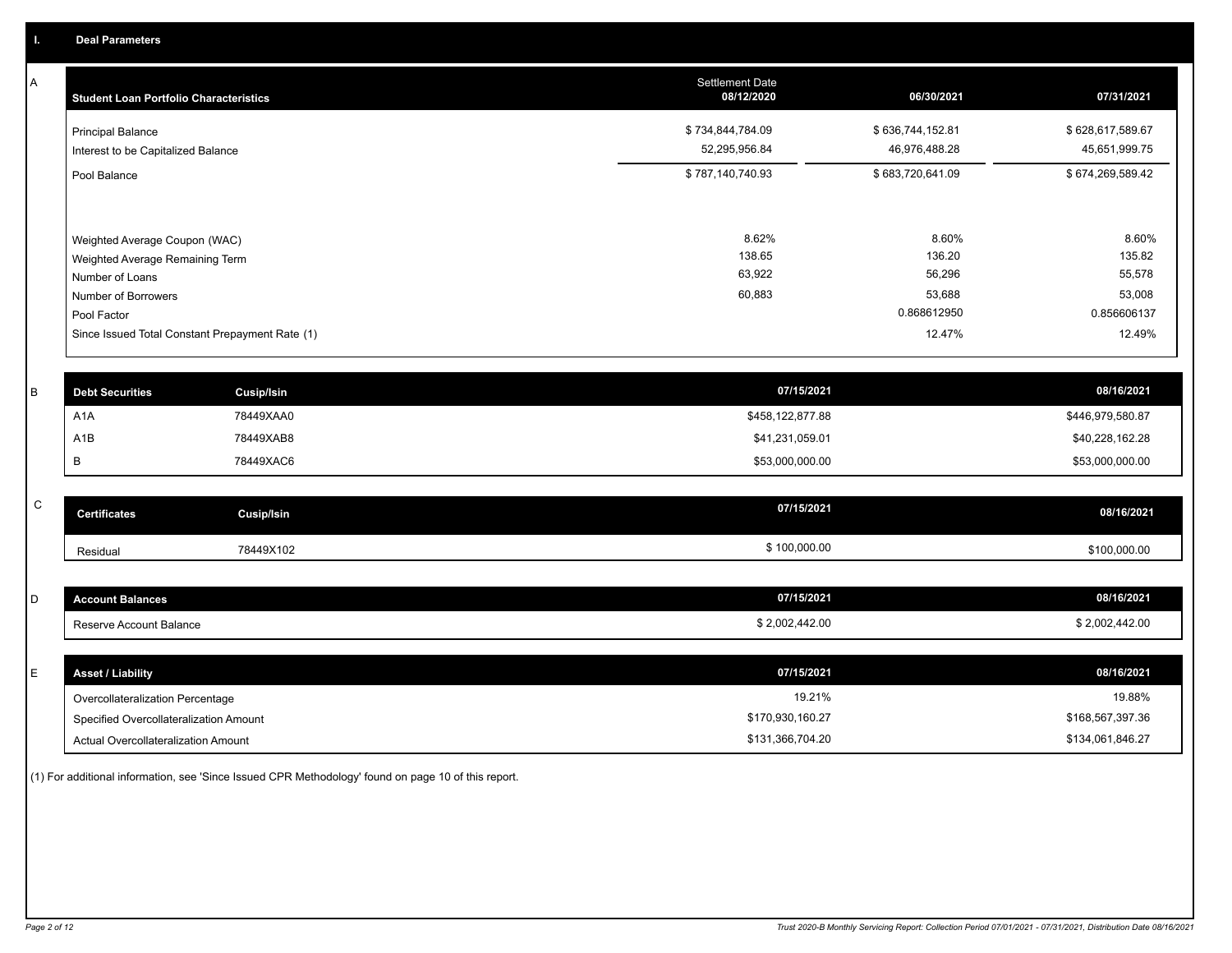| Α | <b>Student Loan Principal Receipts</b>                           |                 |
|---|------------------------------------------------------------------|-----------------|
|   | <b>Borrower Principal</b>                                        | 9,998,757.70    |
|   | <b>Consolidation Activity Principal</b>                          | 0.00            |
|   | Seller Principal Reimbursement                                   | 0.00            |
|   | Servicer Principal Reimbursement                                 | 0.00            |
|   | Delinquent Principal Purchases by Servicer                       | 0.00            |
|   | <b>Other Principal Deposits</b>                                  | 95,649.23       |
|   | <b>Total Principal Receipts</b>                                  | \$10,094,406.93 |
| В | <b>Student Loan Interest Receipts</b>                            |                 |
|   | <b>Borrower Interest</b>                                         | 3,077,686.99    |
|   | <b>Consolidation Activity Interest</b>                           | 0.00            |
|   | Seller Interest Reimbursement                                    | 0.00            |
|   | Servicer Interest Reimbursement                                  | 0.00            |
|   | Delinquent Interest Purchases by Servicer                        | 0.00            |
|   | Other Interest Deposits                                          | 9,209.98        |
|   | <b>Total Interest Receipts</b>                                   | \$3,086,896.97  |
| С | <b>Recoveries on Realized Losses</b>                             | \$66,515.29     |
| D | <b>Investment Income</b>                                         | \$313.75        |
| Е | <b>Funds Borrowed from Next Collection Period</b>                | \$0.00          |
| F | <b>Funds Repaid from Prior Collection Period</b>                 | \$0.00          |
| G | Loan Sale or Purchase Proceeds                                   | \$0.00          |
| н | <b>Initial Deposits to Distribution Account</b>                  | \$0.00          |
|   | <b>Excess Transferred from Other Accounts</b>                    | \$0.00          |
| J | <b>Borrower Benefit Reimbursements</b>                           | \$0.00          |
| Κ | <b>Other Deposits</b>                                            | \$0.00          |
| L | <b>Other Fees Collected</b>                                      | \$0.00          |
| М | <b>AVAILABLE FUNDS</b>                                           | \$13,248,132.94 |
| N | Non-Cash Principal Activity During Collection Period             | \$1,967,843.79  |
| O | Aggregate Purchased Amounts by the Depositor, Servicer or Seller | \$104,859.21    |
| P | Aggregate Loan Substitutions                                     | \$0.00          |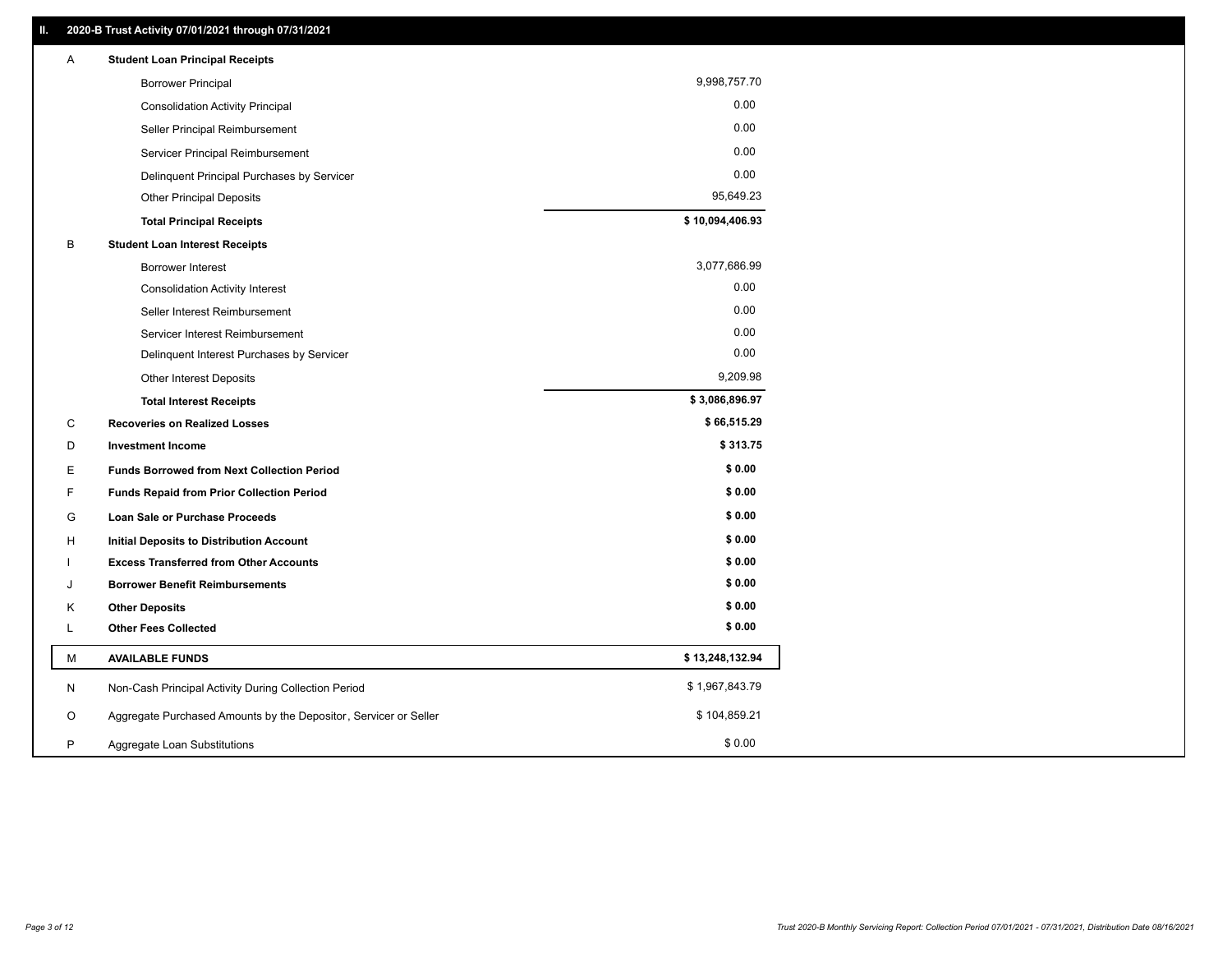|                   |                       |                   |         |                                                           | <b>Loans by Repayment Status</b> |                            |                          |         |                                                           |                |                            |
|-------------------|-----------------------|-------------------|---------|-----------------------------------------------------------|----------------------------------|----------------------------|--------------------------|---------|-----------------------------------------------------------|----------------|----------------------------|
|                   |                       |                   |         | 07/31/2021                                                |                                  |                            |                          |         | 06/30/2021                                                |                |                            |
|                   |                       | Wtd Avg<br>Coupon | # Loans | Principal and<br><b>Interest Accrued</b><br>to Capitalize | % of Principal                   | % of Loans in<br>Repay (1) | <b>Wtd Avg</b><br>Coupon | # Loans | Principal and<br><b>Interest Accrued</b><br>to Capitalize | % of Principal | % of Loans in<br>Repay (1) |
| INTERIM:          | IN SCHOOL             | 9.81%             | 5,512   | \$75,376,025.63                                           | 11.179%                          | $-$ %                      | 9.82%                    | 5,683   | \$77,388,321.58                                           | 11.319%        | $-$ %                      |
|                   | <b>GRACE</b>          | 9.82%             | 2,857   | \$40,385,415.44                                           | 5.990%                           | $-$ %                      | 9.79%                    | 3,293   | \$45,456,949.33                                           | 6.648%         | $-$ %                      |
|                   | <b>DEFERMENT</b>      | 9.13%             | 2,936   | \$39,260,873.74                                           | 5.823%                           | $-$ %                      | 9.14%                    | 2,924   | \$38,683,008.57                                           | 5.658%         | $-$ %                      |
| <b>REPAYMENT:</b> | <b>CURRENT</b>        | 8.25%             | 42,124  | \$487,997,038.19                                          | 72.374%                          | 93.982%                    | 8.24%                    | 42,451  | \$493,587,398.73                                          | 72.191%        | 94.522%                    |
|                   | 31-60 DAYS DELINQUENT | 8.99%             | 509     | \$7,063,080.80                                            | 1.048%                           | 1.360%                     | 9.14%                    | 466     | \$6,612,814.10                                            | 0.967%         | 1.266%                     |
|                   | 61-90 DAYS DELINQUENT | 9.34%             | 242     | \$3,588,220.63                                            | 0.532%                           | 0.691%                     | 8.78%                    | 216     | \$3,169,856.23                                            | 0.464%         | 0.607%                     |
|                   | > 90 DAYS DELINQUENT  | 8.56%             | 161     | \$2,478,865.80                                            | 0.368%                           | 0.477%                     | 9.11%                    | 152     | \$2,473,181.40                                            | 0.362%         | 0.474%                     |
|                   | <b>FORBEARANCE</b>    | 9.05%             | 1,237   | \$18,120,069.19                                           | 2.687%                           | 3.490%                     | 8.95%                    | 1,111   | \$16,349,111.15                                           | 2.391%         | 3.131%                     |
| <b>TOTAL</b>      |                       |                   | 55,578  | \$674,269,589.42                                          | 100.00%                          | 100.00%                    |                          | 56,296  | \$683,720,641.09                                          | 100.00%        | 100.00%                    |

Percentages may not total 100% due to rounding  $\pmb{\ast}$ 

1 Loans classified in "Repayment" include any loan for which interim interest only, \$25 fixed payments or full principal and interest payments are due.

|                |                                                                                                                            |                          |         |                                                                  | <b>Loans by Borrower Status</b> |                                |                          |         |                                                           |                |                                |
|----------------|----------------------------------------------------------------------------------------------------------------------------|--------------------------|---------|------------------------------------------------------------------|---------------------------------|--------------------------------|--------------------------|---------|-----------------------------------------------------------|----------------|--------------------------------|
|                |                                                                                                                            |                          |         | 07/31/2021                                                       |                                 |                                |                          |         | 06/30/2021                                                |                |                                |
|                |                                                                                                                            | <b>Wtd Avg</b><br>Coupon | # Loans | <b>Principal and</b><br><b>Interest Accrued</b><br>to Capitalize | % of Principal                  | % of Loans in<br>P&I Repay (2) | <b>Wtd Avg</b><br>Coupon | # Loans | Principal and<br><b>Interest Accrued</b><br>to Capitalize | % of Principal | % of Loans in<br>P&I Repay (2) |
| INTERIM:       | IN SCHOOL                                                                                                                  | 9.32%                    | 10,784  | \$147,495,756.24                                                 | 21.875%                         | $-$ %                          | 9.31%                    | 11,179  | \$152,553,612.05                                          | 22.312%        | $-$ %                          |
|                | <b>GRACE</b>                                                                                                               | 9.23%                    | 5,734   | \$83,123,346.89                                                  | 12.328%                         | $-$ %                          | 9.21%                    | 6,516   | \$92,186,365.95                                           | 13.483%        | $-$ %                          |
|                | <b>DEFERMENT</b>                                                                                                           | 8.70%                    | 5,303   | \$69,065,206.38                                                  | 10.243%                         | $-$ %                          | 8.69%                    | 5,260   | \$67,870,495.69                                           | 9.927%         | $-$ %                          |
| P&I REPAYMENT: | <b>CURRENT</b>                                                                                                             | 8.09%                    | 31,705  | \$344,543,554.61                                                 | 51.099%                         | 91.980%                        | 8.07%                    | 31,498  | \$343,692,847.55                                          | 50.268%        | 92.612%                        |
|                | 31-60 DAYS DELINQUENT                                                                                                      | 8.97%                    | 465     | \$6,533,086.54                                                   | 0.969%                          | 1.744%                         | 9.15%                    | 411     | \$5,994,860.78                                            | 0.877%         | 1.615%                         |
|                | 61-90 DAYS DELINQUENT                                                                                                      | 9.33%                    | 232     | \$3,456,903.31                                                   | 0.513%                          | 0.923%                         | 8.71%                    | 196     | \$2,941,776.24                                            | 0.430%         | 0.793%                         |
|                | > 90 DAYS DELINQUENT                                                                                                       | 8.41%                    | 149     | \$2,311,499.49                                                   | 0.343%                          | 0.617%                         | 9.09%                    | 147     | \$2,410,892.51                                            | 0.353%         | 0.650%                         |
|                | FORBEARANCE                                                                                                                | 9.06%                    | 1,206   | \$17,740,235.96                                                  | 2.631%                          | 4.736%                         | 8.95%                    | 1,089   | \$16,069,790.32                                           | 2.350%         | 4.330%                         |
| <b>TOTAL</b>   |                                                                                                                            |                          | 55,578  | \$674,269,589.42                                                 | 100.00%                         | 100.00%                        |                          | 56,296  | \$683,720,641.09                                          | 100.00%        | 100.00%                        |
|                | Percentages may not total 100% due to rounding                                                                             |                          |         |                                                                  |                                 |                                |                          |         |                                                           |                |                                |
| $\overline{2}$ | Loans classified in "P&I Repayment" includes only those loans for which scheduled principal and interest payments are due. |                          |         |                                                                  |                                 |                                |                          |         |                                                           |                |                                |

To conform with company standard reporting these sections now include Principal and Interest Accrued to Capitalize .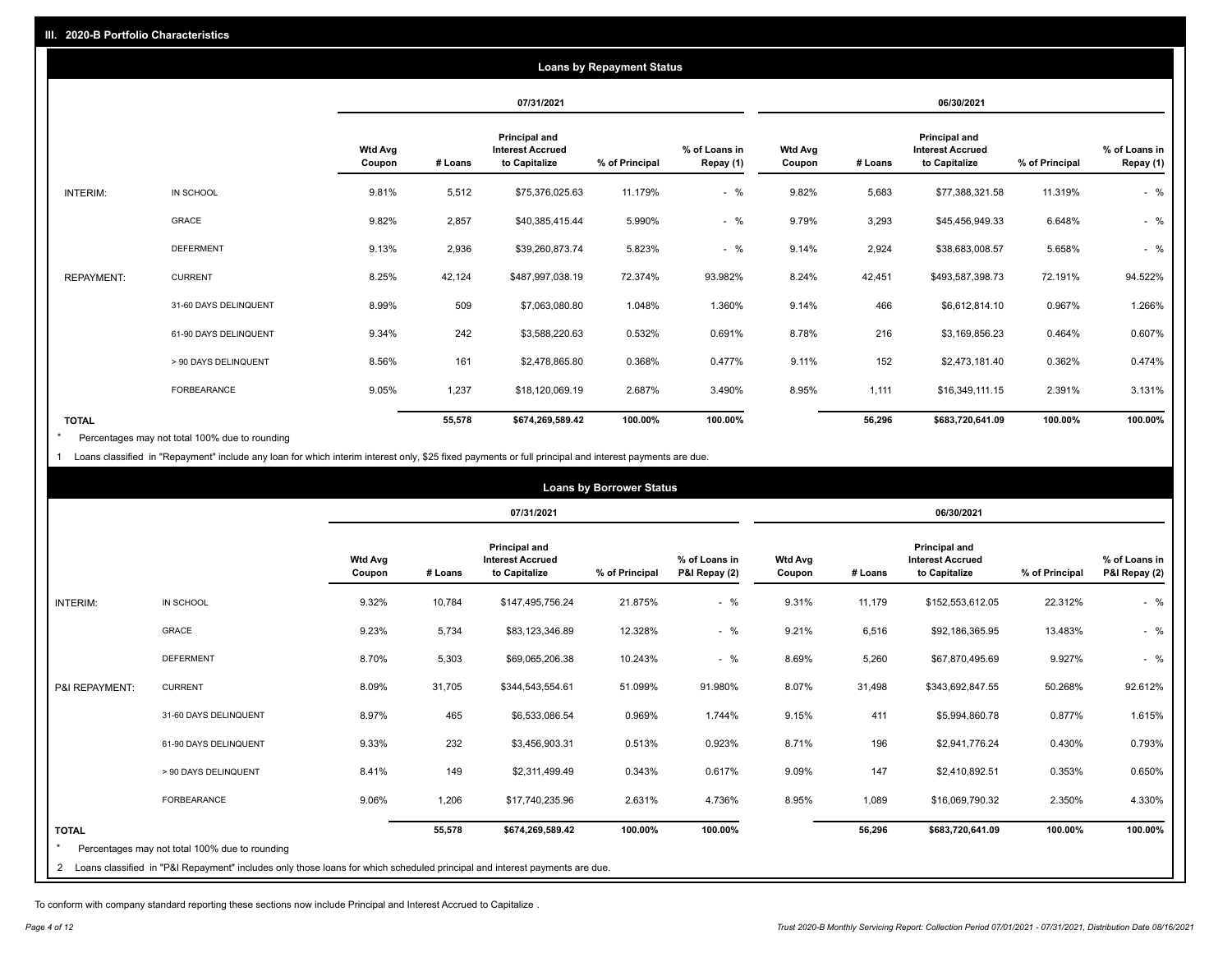|                                                                                                  | 7/31/2021                  | 6/30/2021                  |  |
|--------------------------------------------------------------------------------------------------|----------------------------|----------------------------|--|
| Pool Balance                                                                                     | \$674,269,589.42<br>55,578 | \$683,720,641.09<br>56,296 |  |
| Total # Loans                                                                                    |                            |                            |  |
| Total # Borrowers                                                                                | 53,008<br>8.60%            | 53,688<br>8.60%            |  |
| Weighted Average Coupon                                                                          | 135.82                     | 136.20                     |  |
| Weighted Average Remaining Term                                                                  | 92.2%                      | 92.2%                      |  |
| Percent of Pool - Cosigned                                                                       |                            |                            |  |
| Percent of Pool - Non Cosigned                                                                   | 7.8%                       | 7.8%                       |  |
| Borrower Interest Accrued for Period                                                             | \$4,572,905.09             | \$4,475,751.37             |  |
| Outstanding Borrower Interest Accrued                                                            | \$50,027,695.28            | \$51,289,539.45            |  |
| Gross Principal Realized Loss - Periodic *                                                       | \$722,236.10               | \$601,024.56               |  |
| Gross Principal Realized Loss - Cumulative *                                                     | \$6,170,846.28             | \$5,448,610.18             |  |
| Recoveries on Realized Losses - Periodic                                                         | \$66,515.29                | \$64,307.00                |  |
| Recoveries on Realized Losses - Cumulative                                                       | \$537,525.57               | \$471,010.28               |  |
| Net Losses - Periodic                                                                            | \$655,720.81               | \$536,717.56               |  |
| Net Losses - Cumulative                                                                          | \$5,633,320.71             | \$4,977,599.90             |  |
| Non-Cash Principal Activity - Capitalized Interest                                               | \$2,693,861.93             | \$3,728,828.29             |  |
| Since Issued Total Constant Prepayment Rate (CPR) (1)                                            | 12.49%                     | 12.47%                     |  |
| <b>Loan Substitutions</b>                                                                        | \$0.00                     | \$0.00                     |  |
| <b>Cumulative Loan Substitutions</b>                                                             | \$0.00                     | \$0.00                     |  |
| <b>Unpaid Servicing Fees</b>                                                                     | \$0.00                     | \$0.00                     |  |
| <b>Unpaid Administration Fees</b>                                                                | \$0.00                     | \$0.00                     |  |
| <b>Unpaid Carryover Servicing Fees</b>                                                           | \$435,892.90               | \$435,892.90               |  |
| Note Interest Shortfall                                                                          | \$0.00                     | \$0.00                     |  |
| Loans in Modification                                                                            | \$25,545,866.31            | \$25,422,131.70            |  |
| % of Loans in Modification as a % of Loans in Repayment (P&I)                                    | 7.16%                      | 7.16%                      |  |
|                                                                                                  |                            |                            |  |
| % Annualized Gross Principal Realized Loss - Periodic as a %<br>of Loans in Repayment (P&I) * 12 | 2.43%                      | 2.03%                      |  |

% Gross Principal Realized Loss - Cumulative as a % of Original Pool Balance 0.78% 0.69%

\* In accordance with the Servicer's current policies and procedures, after September 1, 2017 loans subject to bankruptcy claims generally will not be reported as a charged- off unless and until they are delinquent for 120

(1) For additional information, see 'Since Issued CPR Methodology' found on page 10 of this report.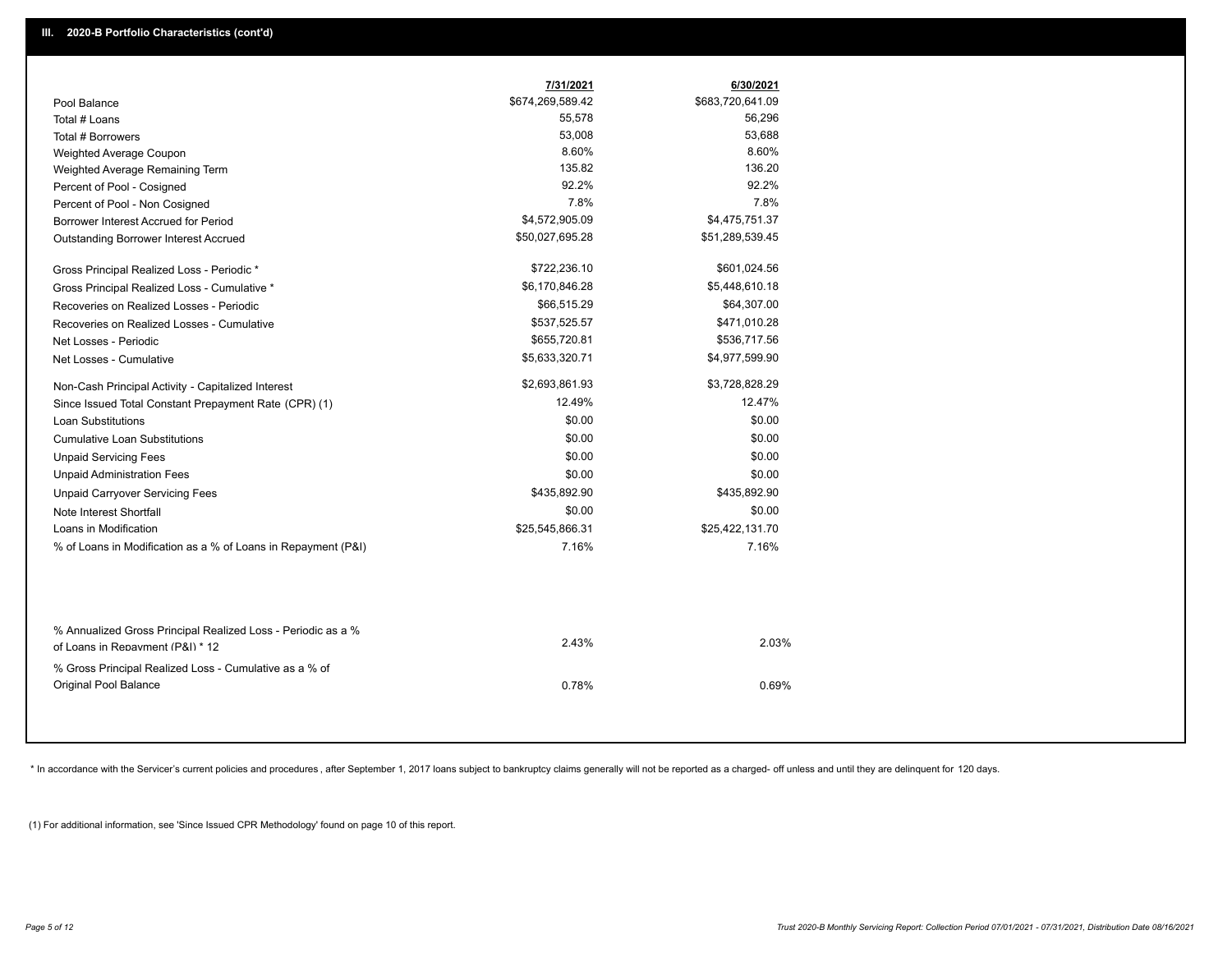#### **Loan Program**  A

|                                    | Weighted<br>Average | # LOANS  | <b>\$ AMOUNT</b> | $%$ *    |
|------------------------------------|---------------------|----------|------------------|----------|
| - Smart Option Interest-Only Loans | 7.36%               | 13,487   | \$122,733,566.34 | 18.202%  |
| - Smart Option Fixed Pay Loans     | 8.62%               | 13,745   | \$208,113,892.07 | 30.865%  |
| - Smart Option Deferred Loans      | 9.04%               | 28,346   | \$343,422,131.01 | 50.932%  |
| - Other Loan Programs              | $0.00\%$            | $\Omega$ | \$0.00           | 0.000%   |
| Total                              | 8.60%               | 55,578   | \$674,269,589.42 | 100.000% |

\* Percentages may not total 100% due to rounding

B

C

**Index Type**

|                       | Weighted<br>Average | # LOANS  | <b>\$ AMOUNT</b> | % *      |
|-----------------------|---------------------|----------|------------------|----------|
| - Fixed Rate Loans    | 9.54%               | 25,932   | \$327,496,565.62 | 48.571%  |
| - LIBOR Indexed Loans | 7.72%               | 29,646   | \$346,773,023.80 | 51.429%  |
| - Other Index Rates   | $0.00\%$            | $\Omega$ | \$0.00           | 0.000%   |
| <b>Total</b>          | 8.60%               | 55,578   | \$674,269,589.42 | 100.000% |

\* Percentages may not total 100% due to rounding

## **Weighted Average Recent FICO**

| 0 - 639<br>640 - 669 | 2,672  | \$31,859,670.90  | 4.725%   |
|----------------------|--------|------------------|----------|
|                      |        |                  |          |
|                      | 3,022  | \$36,029,155.74  | 5.343%   |
| 670 - 699            | 6,191  | \$77,112,847.09  | 11.437%  |
| 700 - 739            | 12,557 | \$156,380,043.95 | 23.193%  |
| $740 +$              | 31,133 | \$372,856,942.67 | 55.298%  |
| $N/A$ <sub>(1)</sub> | 3      | \$30,929.07      | 0.005%   |
| <b>Total</b>         | 55,578 | \$674,269,589.42 | 100.000% |

To conform with company standard reporting these sections now include Princial and Interest Accrued to Capitalize .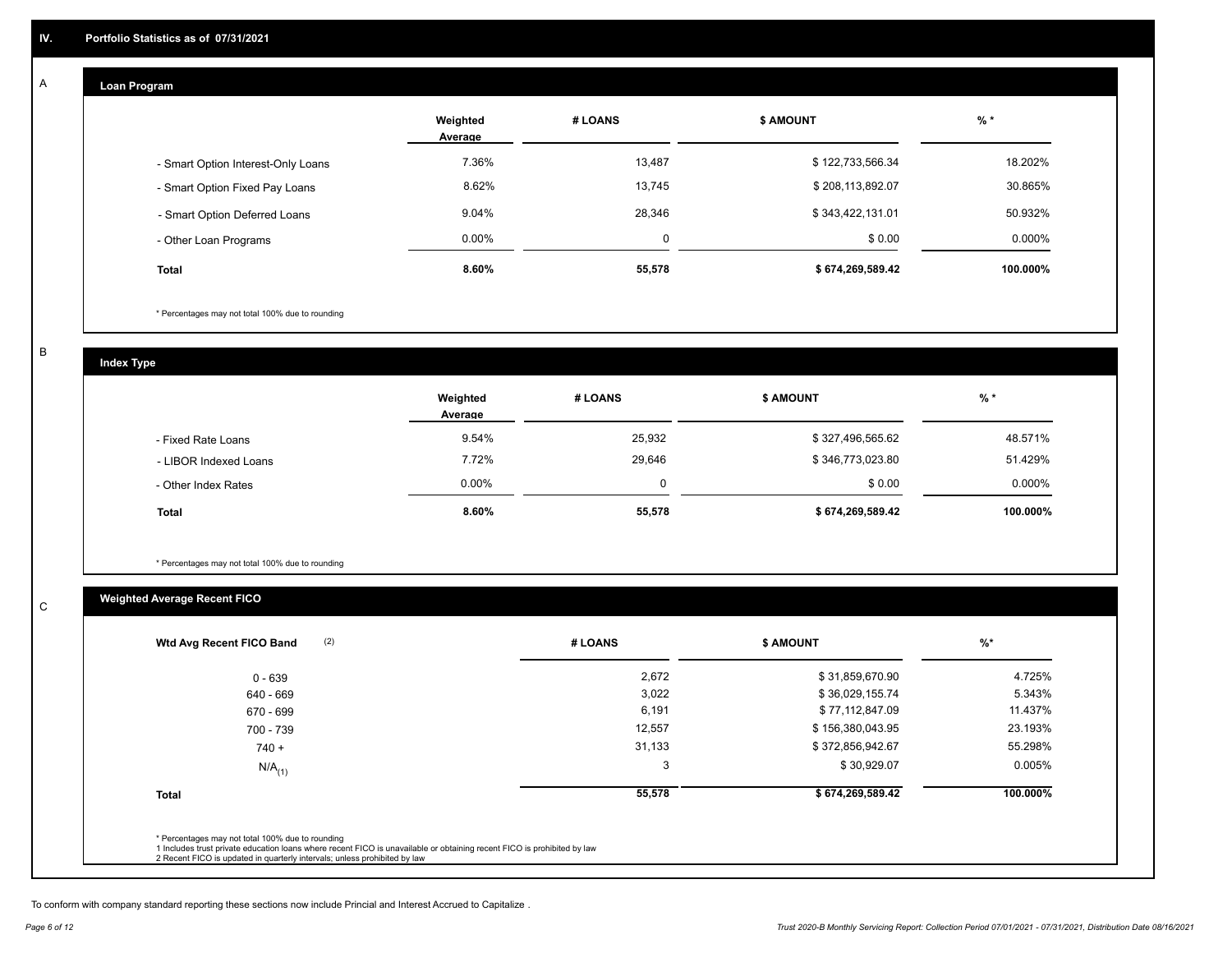| V. |                                      | 2020-B Reserve Account and Principal Distribution Calculations                       |                  |  |  |
|----|--------------------------------------|--------------------------------------------------------------------------------------|------------------|--|--|
| А. |                                      | <b>Reserve Account</b>                                                               |                  |  |  |
|    |                                      | Specified Reserve Account Balance                                                    | \$2,002,442.00   |  |  |
|    |                                      | <b>Actual Reserve Account Balance</b>                                                | \$2,002,442.00   |  |  |
| В. | <b>Principal Distribution Amount</b> |                                                                                      |                  |  |  |
|    | i.                                   | Class A Notes Outstanding                                                            | \$499,353,936.89 |  |  |
|    | ii.                                  | Pool Balance                                                                         | \$674,269,589.42 |  |  |
|    | iii.                                 | First Priority Principal Distribution Amount (i - ii)                                | \$0.00           |  |  |
|    | iv.                                  | Class A and B Notes Outstanding                                                      | \$552,353,936.89 |  |  |
|    | ۷.                                   | First Priority Principal Distribution Amount                                         | \$0.00           |  |  |
|    | vi.                                  | Pool Balance                                                                         | \$674,269,589.42 |  |  |
|    | vii.                                 | Specified Overcollateralization Amount                                               | \$168,567,397.36 |  |  |
|    | viii.                                | Regular Principal Distribution Amount (if (iv > 0, (iv - v) - (vi - vii))            | \$46,651,744.83  |  |  |
|    | ix.                                  | Pool Balance                                                                         | \$674,269,589.42 |  |  |
|    | х.                                   | 10% of Initial Pool Balance                                                          | \$78,714,074.09  |  |  |
|    | xi.                                  | First Priority Principal Distribution Amount                                         | \$0.00           |  |  |
|    | xii.                                 | Regular Principal Distribution Amount                                                | \$46,651,744.83  |  |  |
|    | XIII.                                | Available Funds (after payment of waterfall items A through I)                       | \$0.00           |  |  |
|    |                                      | xiv. Additional Principal Distribution Amount (if(vi <= x,min(xiii, vi - xi - xii))) | \$0.00           |  |  |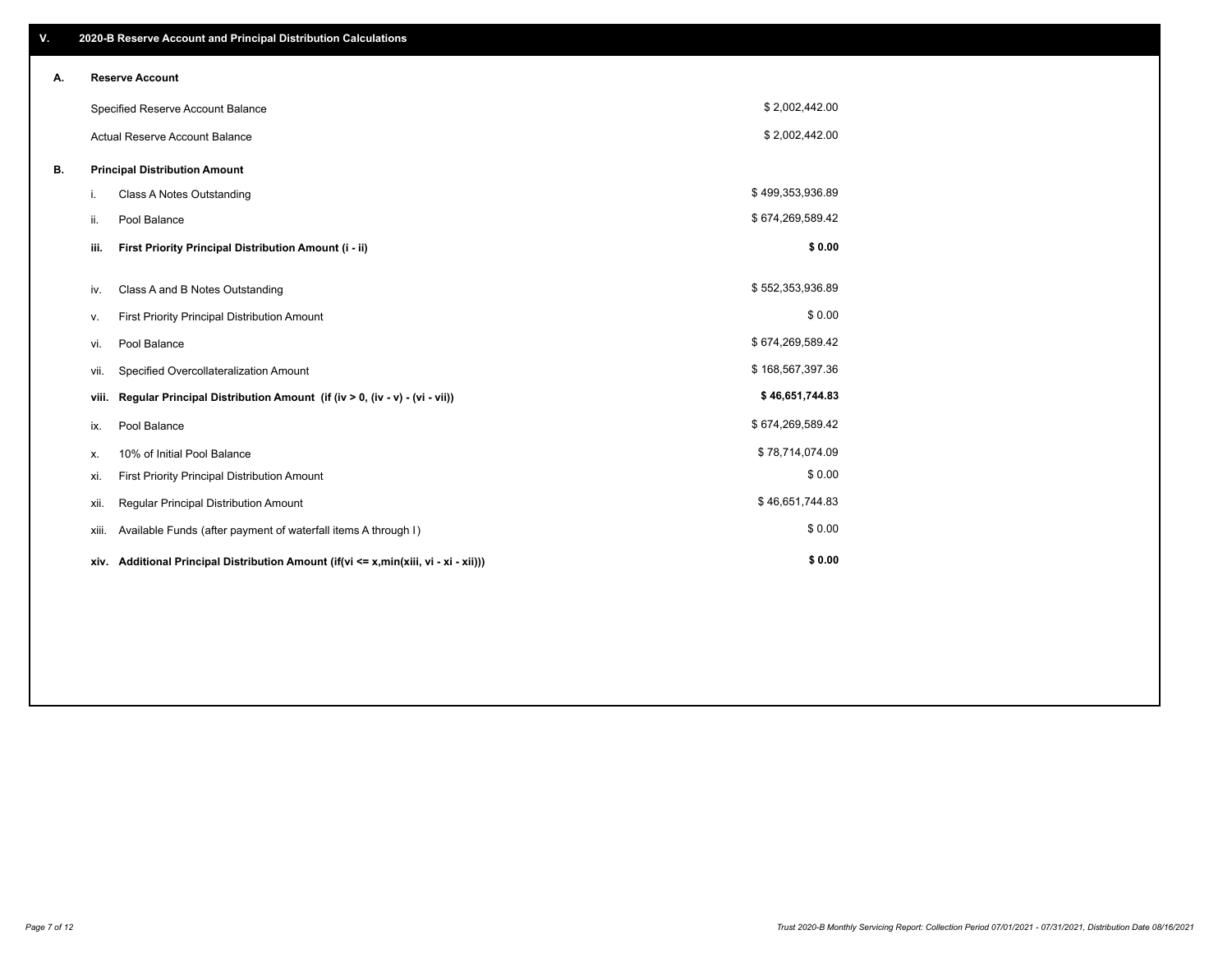|                              |                                                         | Paid            |                      |
|------------------------------|---------------------------------------------------------|-----------------|----------------------|
|                              |                                                         |                 | <b>Funds Balance</b> |
| <b>Total Available Funds</b> |                                                         |                 | \$13,248,132.94      |
| A                            | <b>Trustee Fees</b>                                     | \$0.00          | \$13,248,132.94      |
| B                            | <b>Servicing Fees</b>                                   | \$424,496.10    | \$12,823,636.84      |
| C                            | i. Administration Fees                                  | \$8,333.00      | \$12,815,303.84      |
|                              | ii. Unreimbursed Administrator Advances plus any Unpaid | \$11,000.00     | \$12,804,303.84      |
| D                            | Class A Noteholders Interest Distribution Amount        | \$536,210.10    | \$12,268,093.74      |
| E.                           | First Priority Principal Payment                        | \$0.00          | \$12,268,093.74      |
| F.                           | Class B Noteholders Interest Distribution Amount        | \$121,900.00    | \$12,146,193.74      |
| G                            | Reinstatement Reserve Account                           | \$0.00          | \$12,146,193.74      |
| H                            | Regular Principal Distribution                          | \$12,146,193.74 | \$0.00               |
|                              | <b>Carryover Servicing Fees</b>                         | \$0.00          | \$0.00               |
| J                            | Additional Principal Distribution Amount                | \$0.00          | \$0.00               |
| K                            | Unpaid Expenses of Trustee                              | \$0.00          | \$0.00               |
| L                            | Unpaid Expenses of Administrator                        | \$0.00          | \$0.00               |
| М                            | Remaining Funds to the Residual Certificateholders      | \$0.00          | \$0.00               |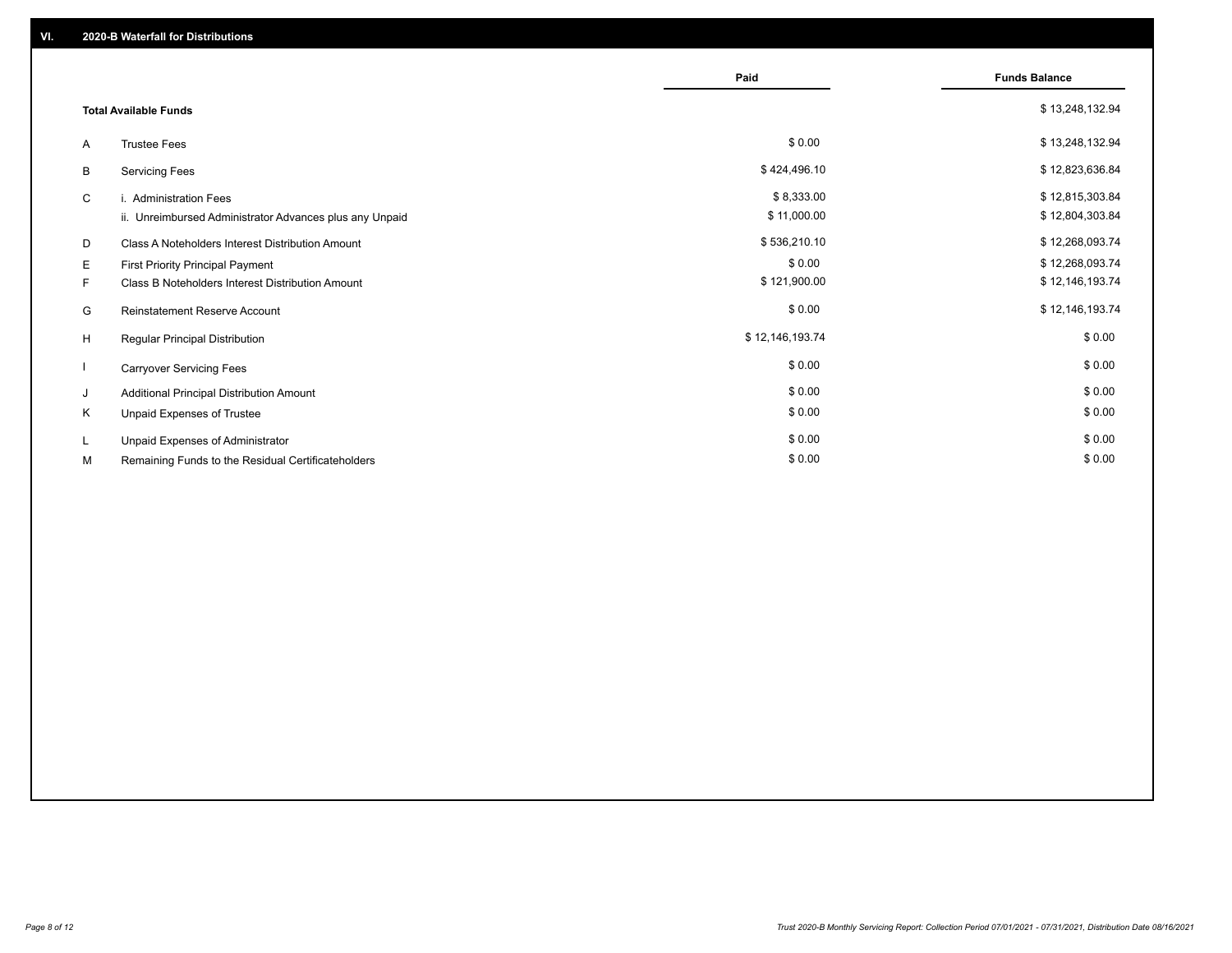| <b>Distribution Amounts</b>                                |                         |                         |                         |
|------------------------------------------------------------|-------------------------|-------------------------|-------------------------|
|                                                            | A <sub>1</sub> A        | A <sub>1</sub> B        | в                       |
| Cusip/Isin                                                 | 78449XAA0               | 78449XAB8               | 78449XAC6               |
| <b>Beginning Balance</b>                                   | \$458,122,877.88        | \$41,231,059.01         | \$53,000,000.00         |
| Index                                                      | <b>FIXED</b>            | <b>LIBOR</b>            | <b>FIXED</b>            |
| Spread/Fixed Rate                                          | 1.29%                   | 1.10%                   | 2.76%                   |
| Record Date (Days Prior to Distribution)                   | 1 NEW YORK BUSINESS DAY | 1 NEW YORK BUSINESS DAY | 1 NEW YORK BUSINESS DAY |
| Accrual Period Begin                                       | 7/15/2021               | 7/15/2021               | 7/15/2021               |
| <b>Accrual Period End</b>                                  | 8/15/2021               | 8/16/2021               | 8/15/2021               |
| Daycount Fraction                                          | 0.08333333              | 0.08888889              | 0.08333333              |
| Interest Rate*                                             | 1.29000%                | 1.19313%                | 2.76000%                |
| <b>Accrued Interest Factor</b>                             | 0.001075000             | 0.001060560             | 0.002300000             |
| <b>Current Interest Due</b>                                | \$492,482.09            | \$43,728.01             | \$121,900.00            |
| Interest Shortfall from Prior Period Plus Accrued Interest | $\mathcal{S}$ -         | $$ -$                   | $\mathsf{\$}$ -         |
| <b>Total Interest Due</b>                                  | \$492,482.09            | \$43,728.01             | \$121,900.00            |
| <b>Interest Paid</b>                                       | \$492,482.09            | \$43,728.01             | \$121,900.00            |
| <b>Interest Shortfall</b>                                  | $\mathcal{S}$ -         | $$ -$                   | $$ -$                   |
| <b>Principal Paid</b>                                      | \$11,143,297.01         | \$1,002,896.73          | $$ -$                   |
| <b>Ending Principal Balance</b>                            | \$446,979,580.87        | \$40,228,162.28         | \$53,000,000.00         |
| Paydown Factor                                             | 0.018572162             | 0.018572162             | 0.000000000             |
| <b>Ending Balance Factor</b>                               | 0.744965968             | 0.744965968             | 1.000000000             |

\* Pay rates for Current Distribution. For the interest rates applicable to the next distribution date, please see https://www.salliemae.com/about/investors/data/SMBabrate.txt.

**VII. 2020-B Distributions**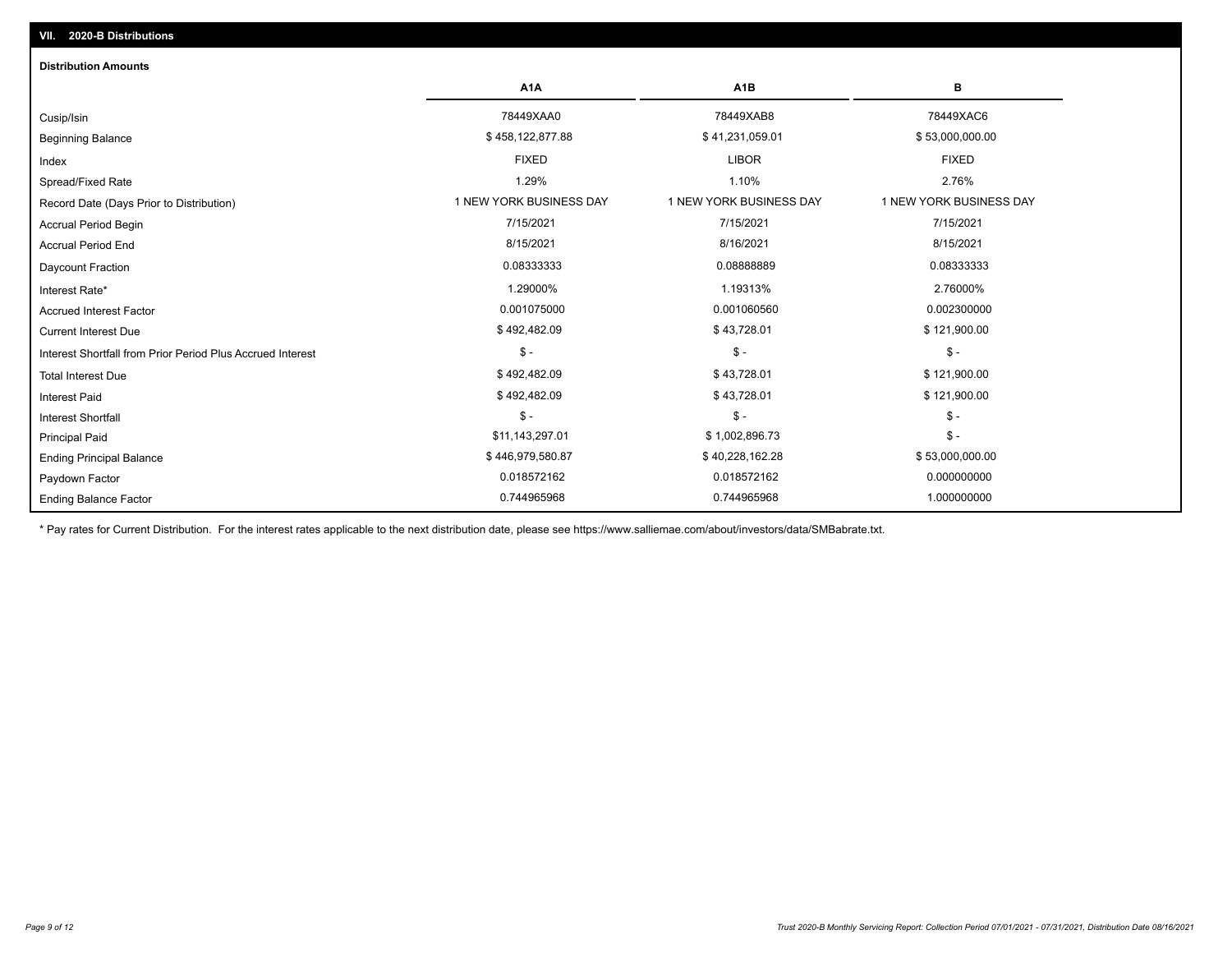#### **Since Issued Total CPR**

$$
\text{total CPR} = 1 - \left(\frac{APB}{PPB}\right)^{\left(\frac{12}{MSC}\right)}
$$

APB = Actual period-end Pool Balance PPB = Projected period-end Pool Balance assuming no prepayments and no defaults Pool Balance = Sum(Principal Balance + Interest Accrued to Capitalize Balance) MSC = Months Since Cut-Off

#### **Since-Issued Total Constant Prepayment Rate (CPR)**

Since-Issued Total CPR measures prepayments, both voluntary and involuntary, for a trust student loan pool over the life of a transaction. For each trust distribution, the actual month-end pool balance is compared against a month-end pool balance originally projected at issuance assuming no prepayments and defaults. For purposes of Since- Issued Total CPR calculations, projected period end pool balance assumes in-school status loans have up to a six month grace period before moving to repayment, grace status loans remain in grace status until their status end date and then to move to full principal and interest repayment, loans subject to interim interest or fixed payments during their in-school and grace period continue paying interim interest or fixed payments until full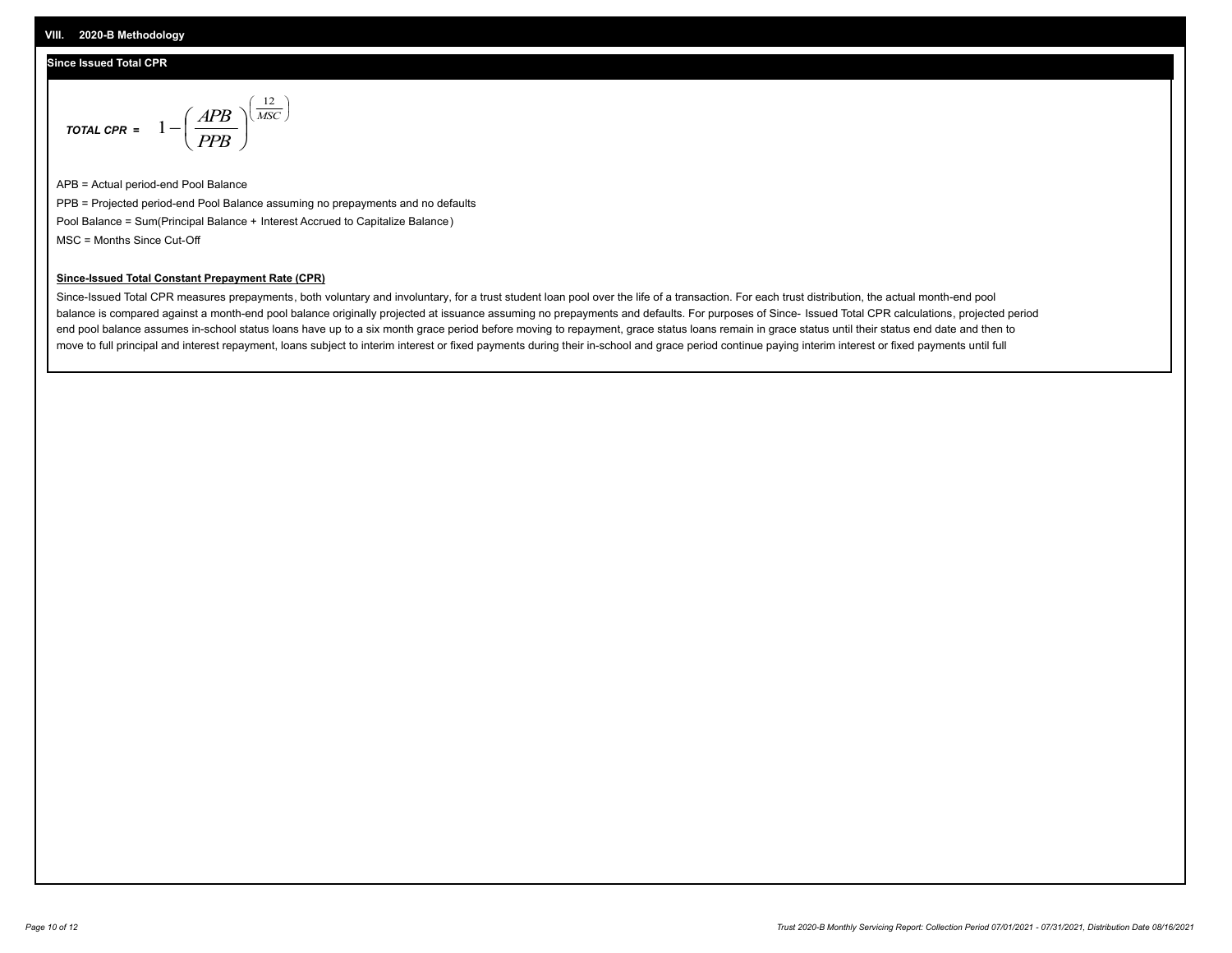### **EU RISK RETENTION**

As of the date of this report, Sallie Mae Bank confirms that (i) it retains, through its ownership of the Depositor (its wholly-owned subsidiary), a material net economic interest of not less than 5% of the aggregate principal balance of the Trust Student Loans in accordance with the EU Retention Rules ; (ii) the retained interest is held via ownership of the R Certificate; and (iii) the retained interest is not subject to any credit risk mitigation, any short position or any other credit risk hedge and has not been sold except as permitted by the EU Retention Rules.